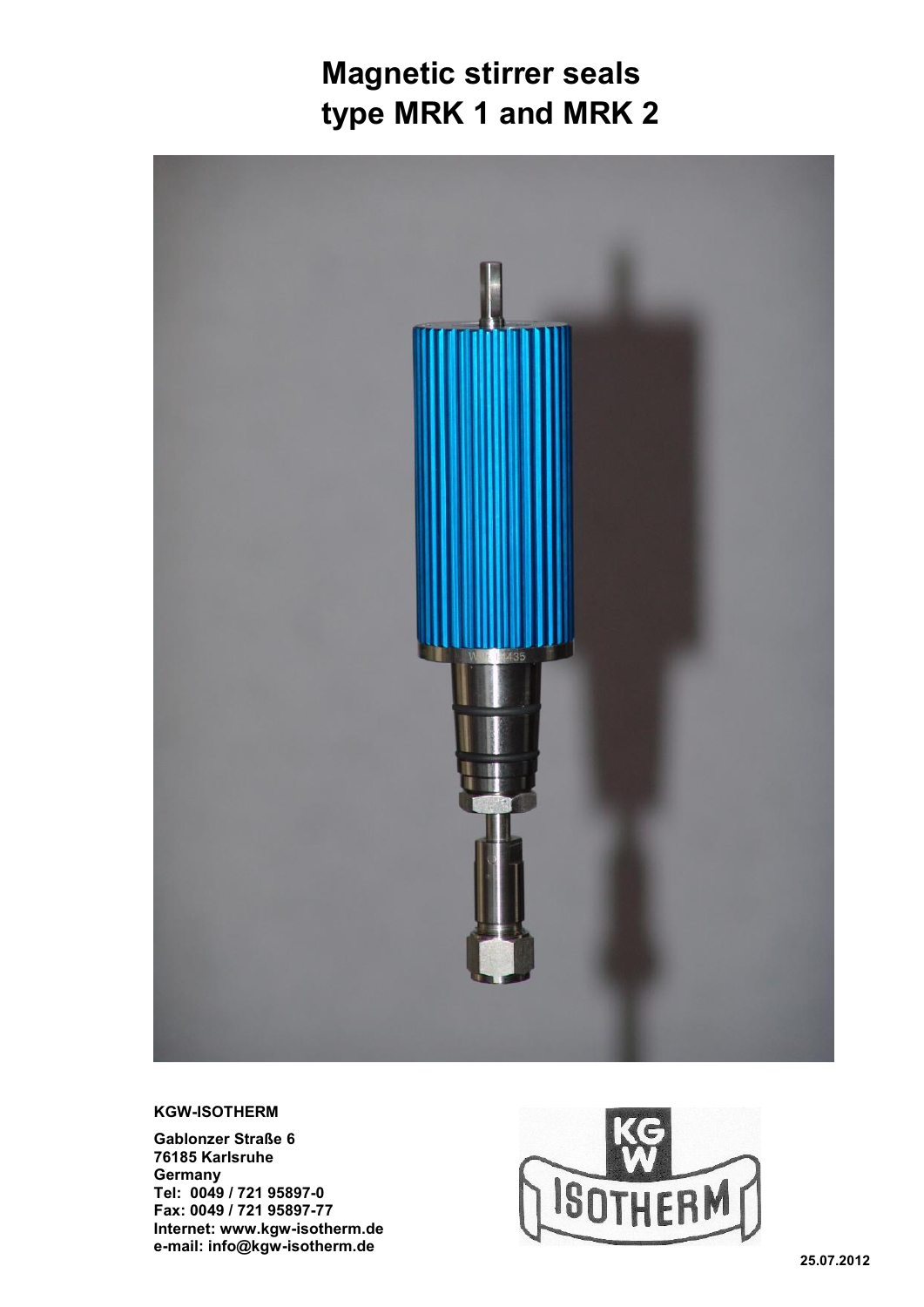## User's manual MRK 1 and MRK 2

#### Table of contents

| 1. Operation description          | page 1 |
|-----------------------------------|--------|
| 2. Usage according to regulations | page 1 |
| 3. Security advices               | page 2 |
| 4. Starting operation             | page 2 |
| 5. Maintenance                    | page 2 |
| 6. Dysfunctions                   | page 2 |
| 7. Technical data                 | page 3 |
| 8. Accessory                      | page 3 |
| 9. Overview drawing               | page 5 |
| 10. Detailed drawing              | one 6  |

#### 1. Operating description for magnetic stirrer seals made of stainless steal

Magnetic stirrer seals are equipped with permanent magnetic coupling and depending on type are manufactured of the materials no. 1.4435, 1.4541 and 1.4980. The performance of seal must be chosen due to the viscosity and the volume of medium that is to stir. They can operate with every stirring machine up to a maximum rotation speed of 2500 turns per minute. They are absolutely gas-proof and vacuum-proof. The chemical resistance corresponds to the general valid resistance lists of material manufacturers. A lead through shaft as well as its sealing by squeezing rings drops, as the forces are transmitted by magnets. The drive shaft and the driven shaft are equipped with ball bearings whereby the stirring machine is hardly loaded.

#### 2. Usage according to regulations

Magnetic stirrer seals are suitable for all stirrer functions in laboratories or factories. The types MRK 1 (NS29/32) and MRK 2 (NS45/40) are produced with NS standard ground joint or flange so that they especially suit to operation with pressure-less alass devices. The flange version out of stainless steel can be used by choosing an adequate pressure level for devices up to 10 bars.

### Attention!!!

KGW Isotherm disclaims any liability for alterations at the above-mentioned devices executed without previous consultation and written confirmation of KGW Isotherm.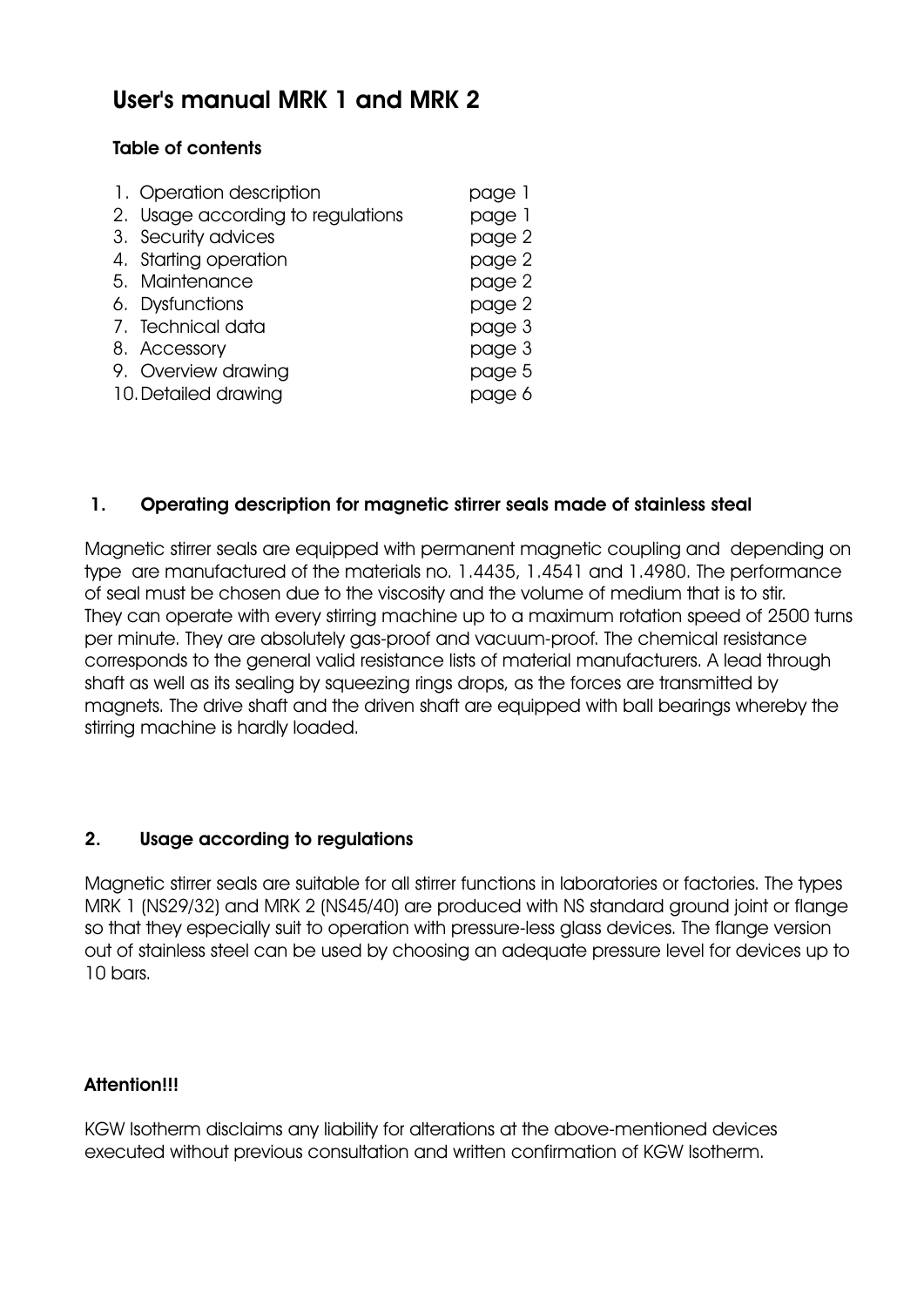#### 3. Security advices

- a) MRK magnetic stirrer seals out of stainless steel can be used up to a maximum speed of 2500 turns per minute and a temperature range up to a maximum of 300°C.
- b) Types MRK 1 and MRK 2 with NS standard ground joint can only be used for vacuum range or pressure-less applications.
- c) The stainless steel flange construction is operational in vacuum range and, depending on type and material, for pressure-less, respectively devices up to 10 bars.
- d) The connection between MRK and stirring machine has to effect by an adequate flexible coupling.
- e) Reparations have to be executed by experts.
- f) Only KGW original spare parts are to apply.

#### 4. Starting operation

The MRK magnetic stirrer seals may only be applied to indicated purposes. The preset security advices and regulations are to be observed and followed.

#### 5. Maintenance

- Before any maintenance work, the seal has to be disconnected from stirrer machine and vessel.
- Types MRK 1 and MRK 2 should be removed from the lid, before cleaning.
- The positioning of the drive shaft and the driven shaft should be checked at regular intervals.
- ! After the stirring process, the interior parts should be cleaned of potential residues of the product.
- Depending on type, check o rings and gaskets for visible damages.
- The non-application of original parts effects the warranty service to be void.
- Reparations are to be executed by skilled staff only. For questions, please contact KGW Isotherm or authorised specialist dealer.

### 6. Dysfunctions

Dysfunctions of magnetic stirrer seals can have the following causes:

- a. The bearing is defect.
- b. Soiling of interior by residues.
- c. Gasket seal is defect.
- d. Damaged magnets caused by hydrogen.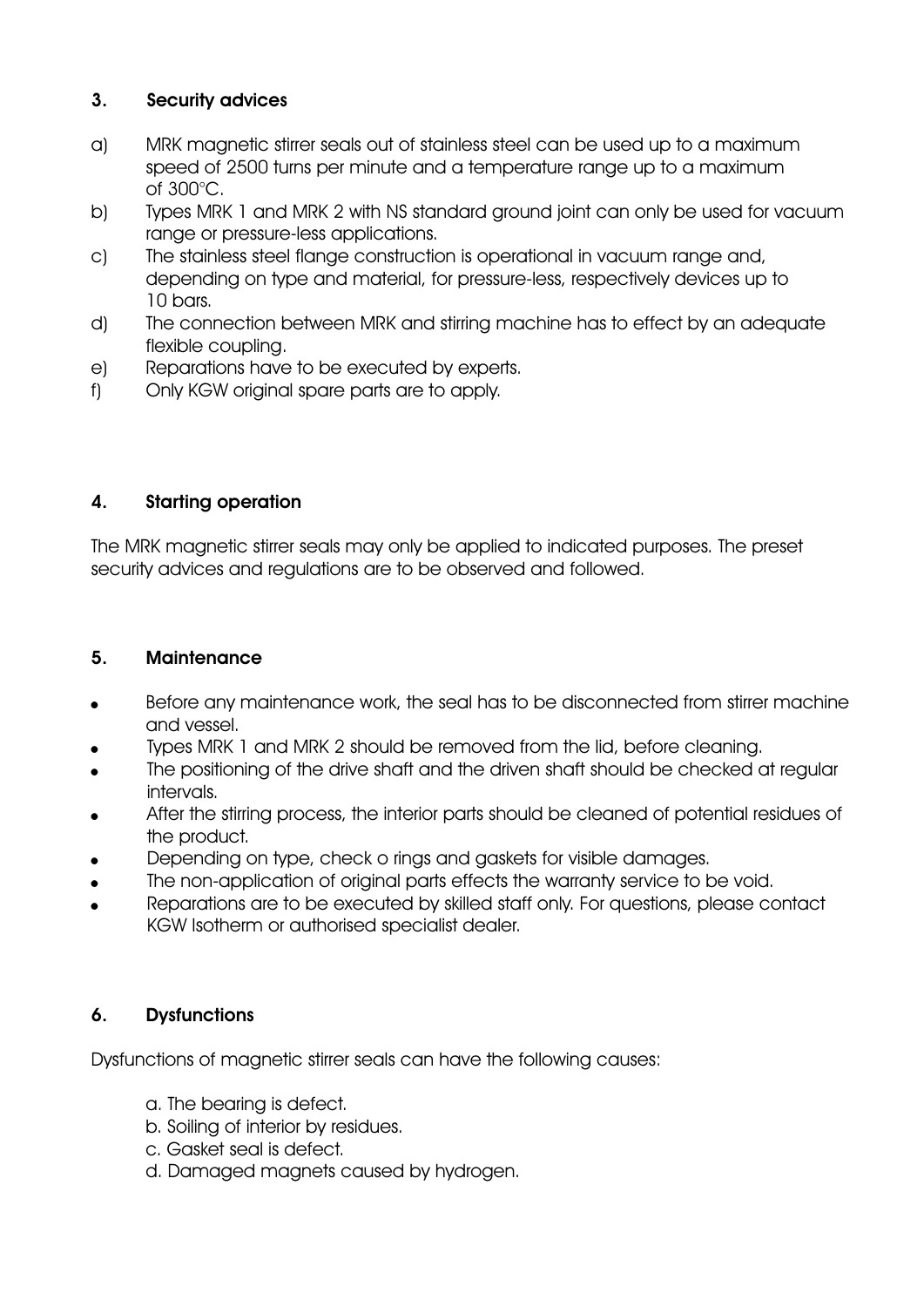#### 7. Technical data

For technical data, please refer to attached indication, by choosing the desired type.

| <b>Type</b>                                                        | <b>Joint</b>                                 | Torque                                | <b>Viscosity</b>                                                           | Volume                      |
|--------------------------------------------------------------------|----------------------------------------------|---------------------------------------|----------------------------------------------------------------------------|-----------------------------|
| MRK 1/40<br><b>MRK 1/60</b><br><b>MRK 1/90</b><br>MRK 1/110        | NS 29/32<br>NS 29/32<br>NS 29/32<br>NS 29/32 | 40 Ncm<br>60 Ncm<br>90 Ncm<br>110 Ncm | 2500 <sub>mPas</sub><br>3500mPas<br>4000mPas<br>Technical data on request. | 4000ml<br>6000ml<br>10000ml |
| <b>MRK 2/40</b><br><b>MRK 2/60</b><br><b>MRK 2/90</b><br>MRK 2/110 | NS 45/40<br>NS 45/40<br>NS 45/40<br>NS 45/40 | 40 Ncm<br>60 Ncm<br>90 Ncm<br>110 Ncm | 2500 <sub>mPas</sub><br>3500mPas<br>4000mPas<br>Technical data on request. | 4000ml<br>6000ml<br>10000ml |

#### 8. Spare parts / accessory

For accessory of the MRK magnetic stirrer seals, please refer to attached, marked accessory list.

MRK 1 crank pine MRK 1 Spare o ring for NS 29/32 MRK 1 Spare Rulon ferrule 8 mm MRK 1 Spare Rulon ferrule 10 mm

MRK 2 crank pine MRK 2 Spare o ring for NS 45/40 MRK 2 Spare Rulon ferrule 8 mm MRK 2 Spare Rulon ferrule 10 mm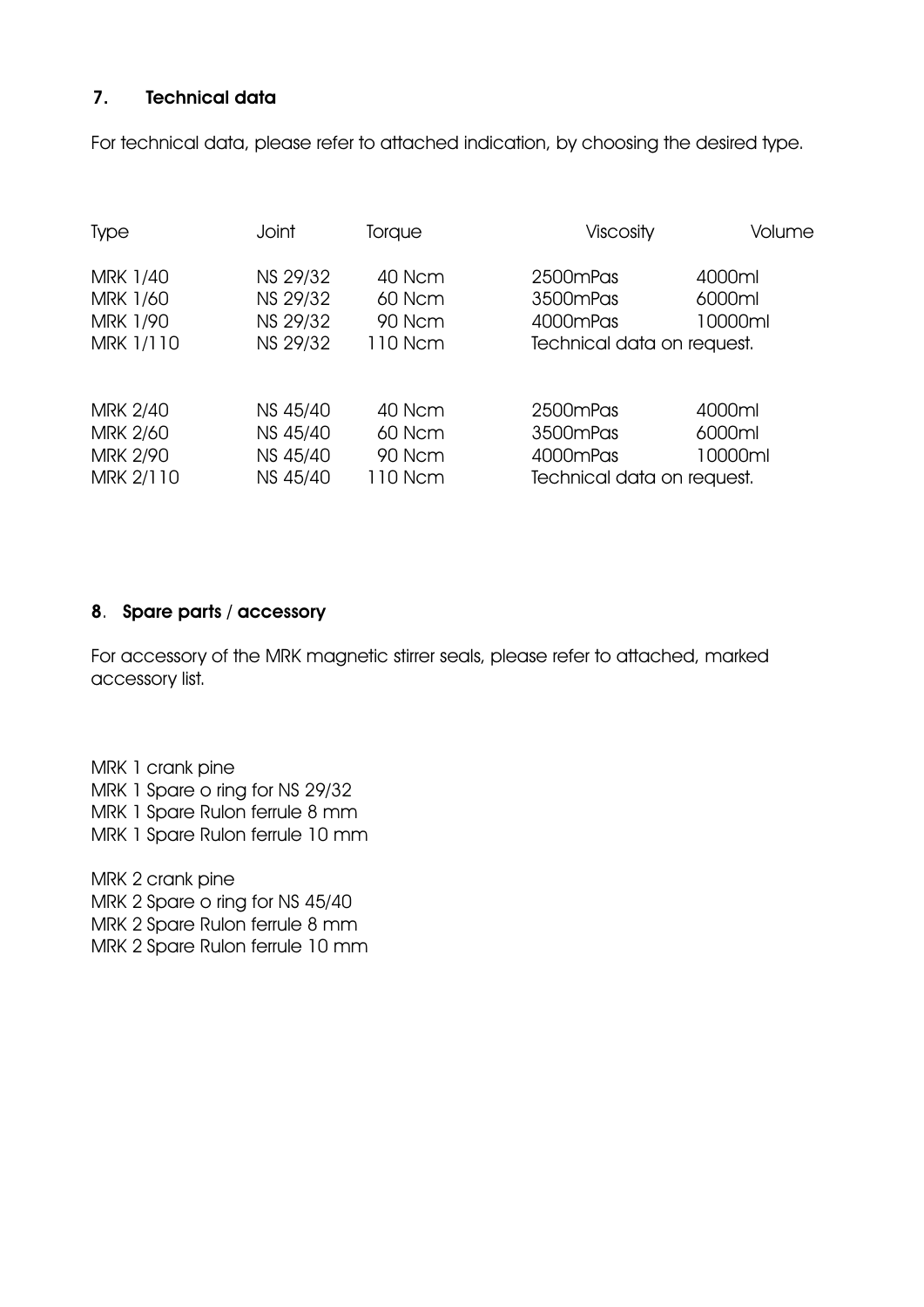